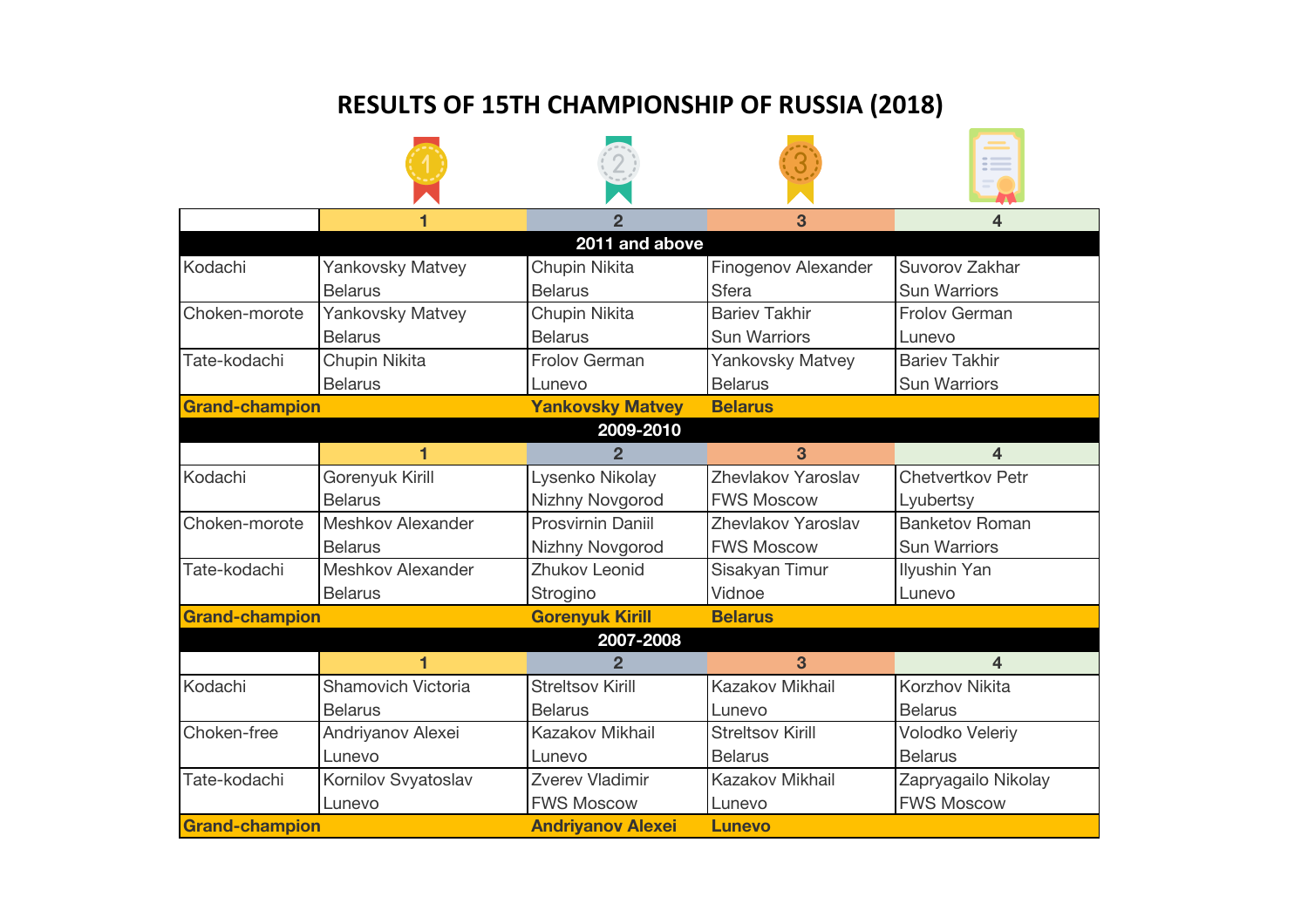| 2005-2006             |                         |                                       |                                              |                      |  |
|-----------------------|-------------------------|---------------------------------------|----------------------------------------------|----------------------|--|
|                       | $\overline{\mathbf{1}}$ | $\overline{2}$                        | 3                                            | $\overline{4}$       |  |
| Kodachi               | Ushakov Ivan            | Shnitko Andrei                        | Kachulkov Andrei                             |                      |  |
|                       | <b>Sfera</b>            | <b>Belarus</b>                        | <b>Sfera</b>                                 |                      |  |
| Choken-free           | Esis Beata              | Kachulkov Andrei                      | Shnitko Andrei                               | Sydnev Alexei        |  |
|                       | <b>Belarus</b>          | <b>Sfera</b>                          | <b>Belarus</b>                               | Krasnodar            |  |
| <b>Nito</b>           | Esis Beata              | Afanasyev Andrei                      | Ushakov Ivan                                 | Shnitko Andrei       |  |
|                       | <b>Belarus</b>          | Nord Wind                             | <b>Sfera</b>                                 | <b>Belarus</b>       |  |
| <b>Grand-champion</b> |                         | <b>Esis Beata</b>                     | <b>Belarus</b>                               |                      |  |
|                       |                         | 2003-2004                             |                                              |                      |  |
|                       |                         | $\mathbf{2}$                          | 3                                            | 4                    |  |
| Kodachi               | Khrapovitsky Valentin   | <b>Balashov Valery</b>                | Pan Nikita                                   | Stegantseva Milana   |  |
|                       | <b>Belarus</b>          | Lunevo                                | Lunevo                                       | <b>Belarus</b>       |  |
| Choken-free           | Pan Nikita              | Soslovskiy Nikita                     | <b>Balashov Valery</b>                       | Stegantseva Milana   |  |
|                       | Lunevo                  | <b>Belarus</b>                        | Lunevo                                       | <b>Belarus</b>       |  |
| Tate-choken           | <b>Balashov Valery</b>  | Pan Nikita                            | Zakorzhevsky Alexander Khrapovitsky Valentin |                      |  |
|                       | Lunevo                  | Lunevo                                | Nord Wind                                    | <b>Belarus</b>       |  |
| <b>Grand-champion</b> |                         | <b>Pan Nikita</b>                     | <b>Lunevo</b>                                |                      |  |
|                       |                         | <b>Ladies</b>                         |                                              |                      |  |
|                       | $\overline{\mathbf{1}}$ | $\overline{2}$                        | $\overline{3}$                               | $\overline{4}$       |  |
| Kodachi               | Belova Sofia            | Afanasyeva Ekaterina                  | Akinshina Varvara                            |                      |  |
|                       | <b>Sirius</b>           | Nord Wind                             | Lunevo                                       |                      |  |
| Choken-free           | Akinshina Varvara       | Stepanova Daria                       | Belova Sofia                                 |                      |  |
|                       | Lunevo                  | <b>Sirius</b>                         | <b>Sirius</b>                                |                      |  |
| Nito                  | Afanasyeva Ekaterina    | <b>Belova Sofia</b>                   | Akinshina Varvara                            |                      |  |
|                       | <b>Nord Wind</b>        | <b>Sirius</b>                         | Lunevo                                       |                      |  |
| <b>Grand-champion</b> |                         | <b>Afanasyeva Ekaterina Nord Wind</b> |                                              |                      |  |
|                       |                         | <b>Veterans</b>                       |                                              |                      |  |
|                       | 1                       | $\overline{2}$                        | 3                                            | $\overline{4}$       |  |
| Kodachi               | Petrakevich Oleg        | <b>Mishin Dmitry</b>                  | Yatskevich Vladimir                          | Shigapov Artur       |  |
|                       | Ukraine                 | <b>Sirius</b>                         | Vidnoe                                       | Vidnoe               |  |
| Choken-free           | Petrakevich Oleg        | Yatskevich Vladimir                   | Chirkov Sergei                               | <b>Mishin Dmitry</b> |  |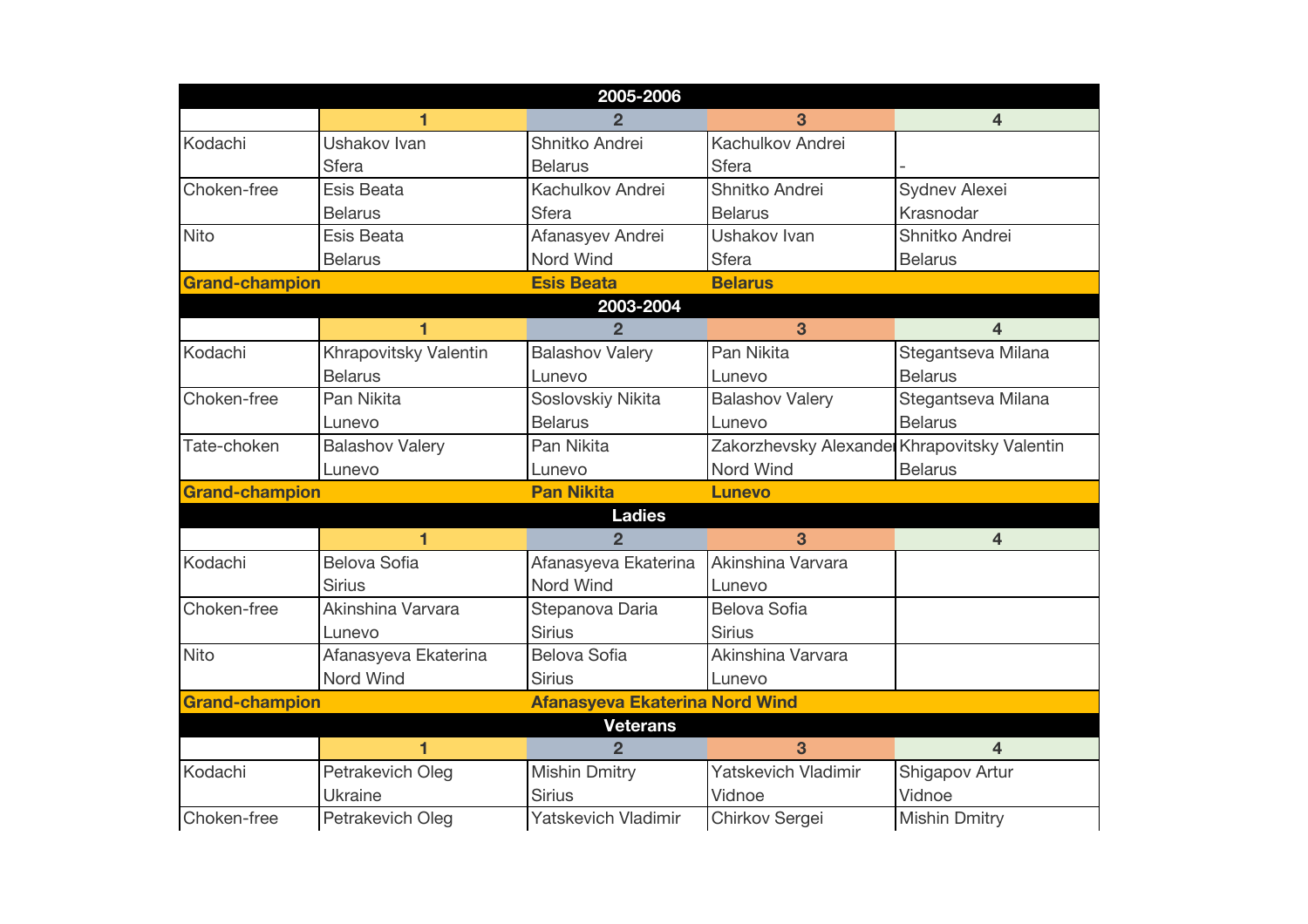|                       | Ukraine               | Vidnoe                  | <b>Nord Wind</b>                         | <b>Sirius</b>           |  |
|-----------------------|-----------------------|-------------------------|------------------------------------------|-------------------------|--|
| <b>Nito</b>           | Petrakevich Oleg      | Shigapov Artur          | Yatskevich Vladimir                      | Khabirov Mikhail        |  |
|                       | <b>Ukraine</b>        | Vidnoe                  | Vidnoe                                   | Lyubertsy               |  |
| <b>Grand-champion</b> |                       | <b>Petrakevich Oleg</b> | <b>Ukraine</b>                           |                         |  |
|                       |                       | <b>Ku 4-10</b>          |                                          |                         |  |
|                       | $\blacksquare$        | $\overline{2}$          | 3                                        | $\overline{4}$          |  |
| Kodachi               | Shumikhin Vladislav   | Nazarov Petr            | <b>Grechanik Daniel</b>                  | Tatarinova Maria        |  |
|                       | Lyubertsy             | Krasnodar               | <b>Belarus</b>                           | <b>Belarus</b>          |  |
| Choken-free           | Tatarinova Maria      | <b>Grechanik Daniel</b> | Krasovsky Anton                          | Dubchinskaya Sofia      |  |
|                       | <b>Belarus</b>        | <b>Belarus</b>          | <b>Belarus</b>                           | <b>Belarus</b>          |  |
| Nito                  | Krasovsky Anton       | Gugelchuk Ilya          | Savin Kirill                             | Shumikhin Vladislav     |  |
|                       | <b>Belarus</b>        | <b>Belarus</b>          | Sun Warriors                             | Lyubertsy               |  |
|                       |                       | <b>Ku 1-3</b>           |                                          |                         |  |
|                       | $\blacksquare$        | $\overline{2}$          | 3                                        | $\overline{\mathbf{4}}$ |  |
| Kodachi               | Dubrovin Andrei       | Staselko Artem          | Chernyavsky Georgy                       | <b>Khabirov Maxim</b>   |  |
|                       | Marina-Club           | <b>Belarus</b>          | <b>Nord Wind</b>                         | Lyubertsy               |  |
| Choken-free           | Dubrovin Andrei       | Goryachev Victor        | <b>Mishenev Nikita</b>                   | Tryukhanov Nikita       |  |
|                       | Marina-Club           | <b>Sirius</b>           | <b>Sfera</b>                             | Ukraine                 |  |
| <b>Nito</b>           | Dubrovin Andrei       | Goryachev Victor        | <b>Khabirov Maxim</b>                    | Arkhipkin Alexei        |  |
|                       | Marina-Club           | <b>Sirius</b>           | Lyubertsy                                | Nord Wind               |  |
|                       | <b>Grand-champion</b> |                         | <b>Krasovsky Anton</b><br><b>Belarus</b> |                         |  |
|                       |                       | Dan                     |                                          |                         |  |
|                       | 1                     | $\overline{2}$          | 3                                        | $\overline{\mathbf{4}}$ |  |
| Kodachi               | Osokin Leonid         | Shigapov Artur          | Dubrovin Andrei                          | Afanasyeva Ekaterina    |  |
|                       | Nord Wind             | Vidnoe                  | Marina-Club                              | Nord Wind               |  |
| Tate-kodachi          | Baryshnikov Mikhail   | Udin Sergei             | <b>Mishin Dmitry</b>                     | Yatskevich Vladimir     |  |
|                       | Lunevo                | Marina-Club             | <b>Sirius</b>                            | Vidnoe                  |  |
| Choken-free           | Manshin Maximilian    | <b>Dubrovin Anton</b>   | Osokin Leonid                            | Baryshnikov Mikhail     |  |
|                       | Lunevo                | Marina-Club             | Nord Wind                                | Lunevo                  |  |
| Choken-morote         | Demidov Nikita]       | Petrakevich Oleg        | Ulyanova Sofia                           | Yatskevich Vladimir     |  |
|                       | <b>Sirius</b>         | <b>Ukraine</b>          | Sfera                                    | Vidnoe                  |  |
| Tate-choken           | Manshin Maximilian    | Osokin Leonid           | <b>Baurov Alexander</b>                  | Baryshnikov Mikhail     |  |